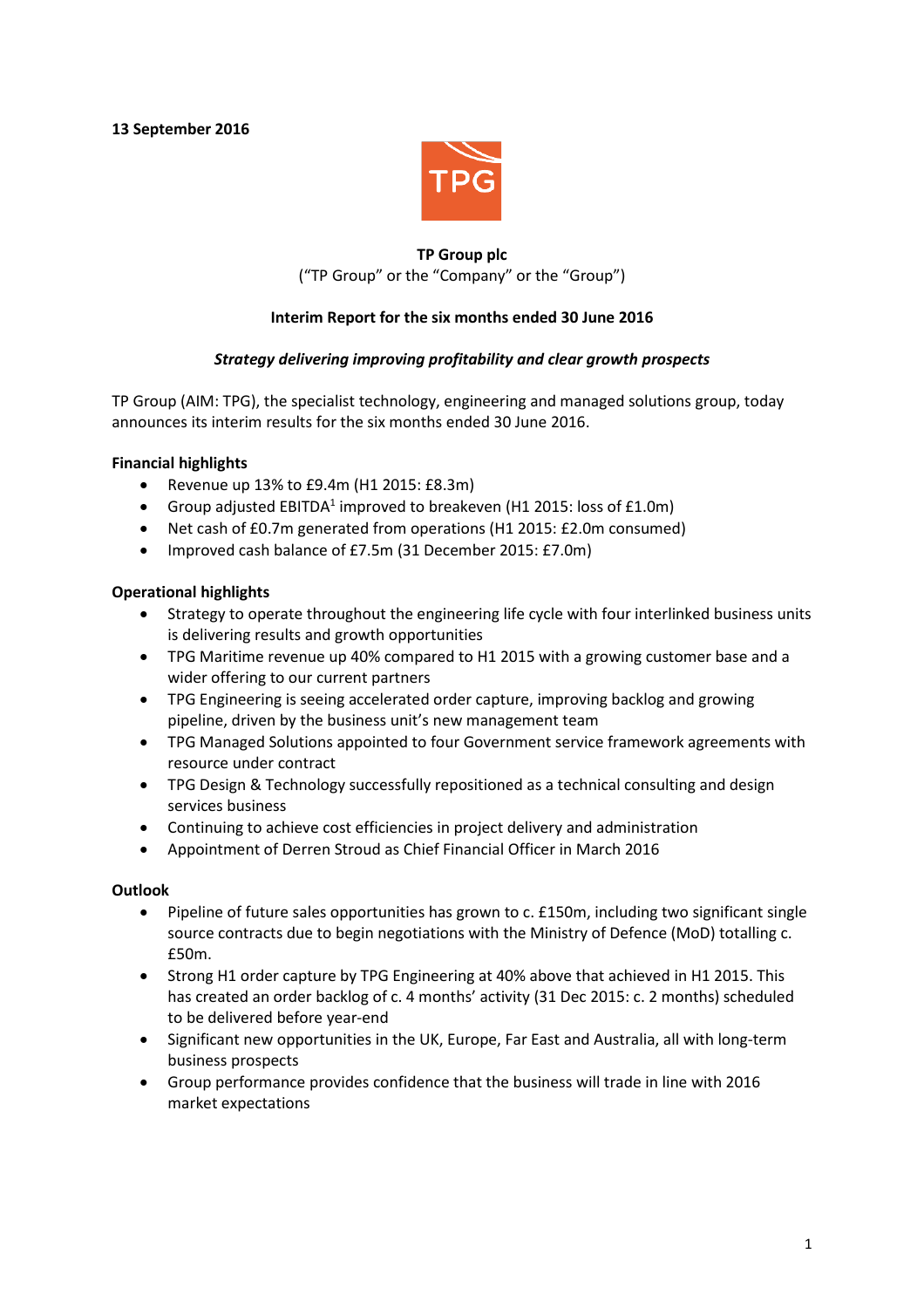## **Commenting on the results, Chief Executive Officer, Phil Cartmell said:**

"TP Group has delivered strong results in the first half of 2016. We have moved from loss making to breakeven with positive cash generation. We believe that further progress will follow in H2, and we expect to deliver significantly improved results in line with market forecasts.

"Our business operatesin growing markets and has developed a strong reputation with our customers as a supplier of critical end-to-end engineering services with a pipeline of opportunities of c £150m.

"Operational management has been strengthened to align with our services and markets leading to improved project and business development performance.

"The Group, at last, is free of the obligations of legacy Oil & Gas R&D ventures. Costs have been controlled and cash collection enhanced providing a much more stable platform for future growth.

"In line with our acquisition strategy to complement both our services and market access, we are actively pursuing a number of opportunities that are expected to be accretive to earnings.

"After a strong start to the second half of the year, the Board is confident that the transformed business of TPG will deliver profit at the adjusted EBITDA<sup>1</sup> level in line with market expectations for 2016 and onward to sustainable profitability."

#### **Notes**

<sup>1</sup> Adjusted EBITDA is defined as operating profit adjusted to add back depreciation of property, plant and equipment, amortisation and impairment of acquired intangible assets and any other acquisition-related charges, share based payment charges and exceptional items. Exceptional items are those items believed to be exceptional in nature by virtue of their size and or incidence. Exceptional items in the period to 30 June 2016 comprise termination costs of £231k (2015: Exceptional items in 2015 comprised restructuring costs of £976k, including impairment of fixed assets £493k and termination costs of £146k).

#### **For further information, please contact:**

#### **TP Group Plc**

Phil Cartmell, Chief Executive Officer 01753 285 810 Derren Stroud, Chief Financial Officer [www.tpgroup.uk.com](http://www.tpgroup.uk.com/)

**Cenkos** Stephen Keys / Mark Connelly [www.cenkos.com](http://www.cenkos.com/)

#### **Vigo Communications**

Jeremy Garcia / Fiona Henson 020 7830 9700 [www.vigocomms.com](http://www.vigocomms.com/)

# **NOTES TO EDITORS**

TP Group is a group of innovative UK based engineering companies, supplying technologies and support to global markets. TP Group designs and develops advanced technologies, engineers complex equipment and systems, and provides support throughout their operational life. The Company's shares have been traded on AIM since July 2001.

020 7397 8980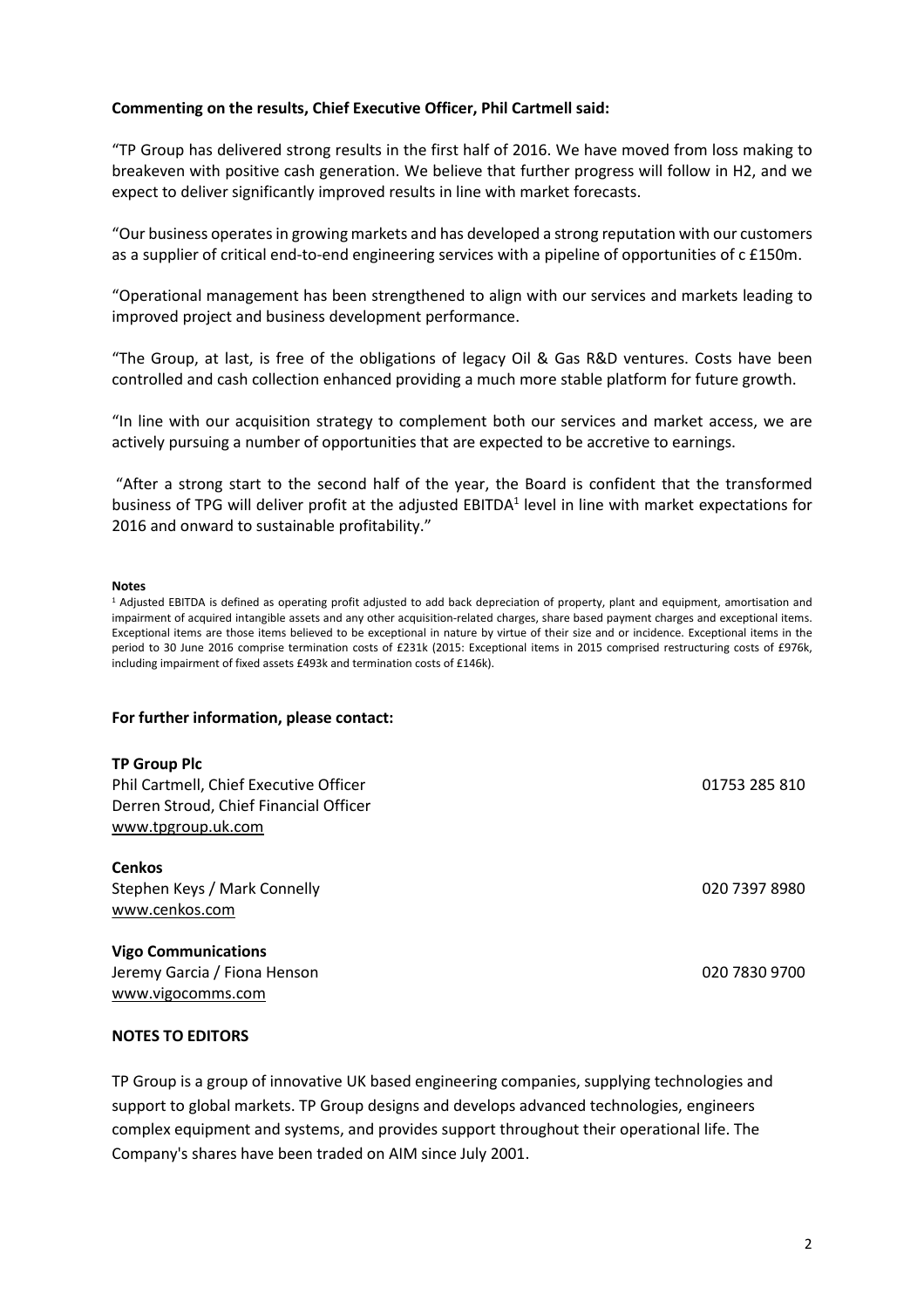# **Chief Executive's Review**

The Group strategy declared in past reports has now been implemented with specific improvement initiatives that have together delivered the positive results announced today. The Group will continue on this path with a balanced business that:

- continues to improve operational effectiveness leading to higher profitability;
- focuses on major accounts to maximise value and expand service offerings within established relationships;
- links the business units to share capability most efficiently and add value through cross-selling; and
- enhances its product offering and market reach through acquisition

# **Financial Overview**

The Group has delivered a move into profitability at an adjusted EBITDA $^{\rm 1}$  level in the first half, whilst achieving growth in our core markets.

Revenue grew to £9.4m (H1 2015: £8.3m). This is primarily due to a strong performance by TPG Maritime with effective conversion of a high value order backlog at the start of the year. Order book values fluctuate in the defence sector due to the infrequent timing of major contract awards. Recent announcements include the intent by the UK MoD to enter into two single source negotiations for supply and service contracts worth circa £50m over eight years. These are expected to be entered into in the second half or early in 2017, and build confidence in future workload.

Revenues in TPG Engineering were slightly down due to issues in the energy sector leading to a slow start to the year and weakness in the opening order book. Management focus on business development methods and personnel has returned a much improved performance.

TP Group's strong order intake in H1 2016 leaves the business in much better shape for the second half of the year, in line with our normal business profile which is typically weighted towards higher revenues in the second half.

The Group's overall revenue improvement and continued focus on cost control has resulted in this growth feeding directly into adjusted EBITDA $^1$ . Group adjusted EBITDA $^1$  therefore improved by £1.0m compared with the equivalent period last year to achieve breakeven (2015: £1.0m loss) in line with our objective to report profitability at an adjusted EBITDA $^1$  level in 2016.

The Group continues to develop new opportunities and has an active sales pipeline of circa £150m.

Central costs remained flat in the first half at £0.6m after exceptional items (H1 2015: £0.6m). All costs associated with supporting the four business units are fully allocated to them.

The Group cash balance at 30 June 2016 was £7.5m (31 December 2015: £7.0m). Cash generated in the first half from operations was £0.7m (H1 2015: £2.0m loss), reflecting our underlying focus on generating improved operational cashflow. Management expects to retain a healthy cash balance at the year end, in line with market forecasts.

## **TPG Maritime**

The Company has built on its long standing relationship with the MoD with the award of an extension to the Submarine Air Purification equipment support contract in March 2016. This 12-month extension to an existing ten-year agreement is valued at an estimated £1.5 million over the period.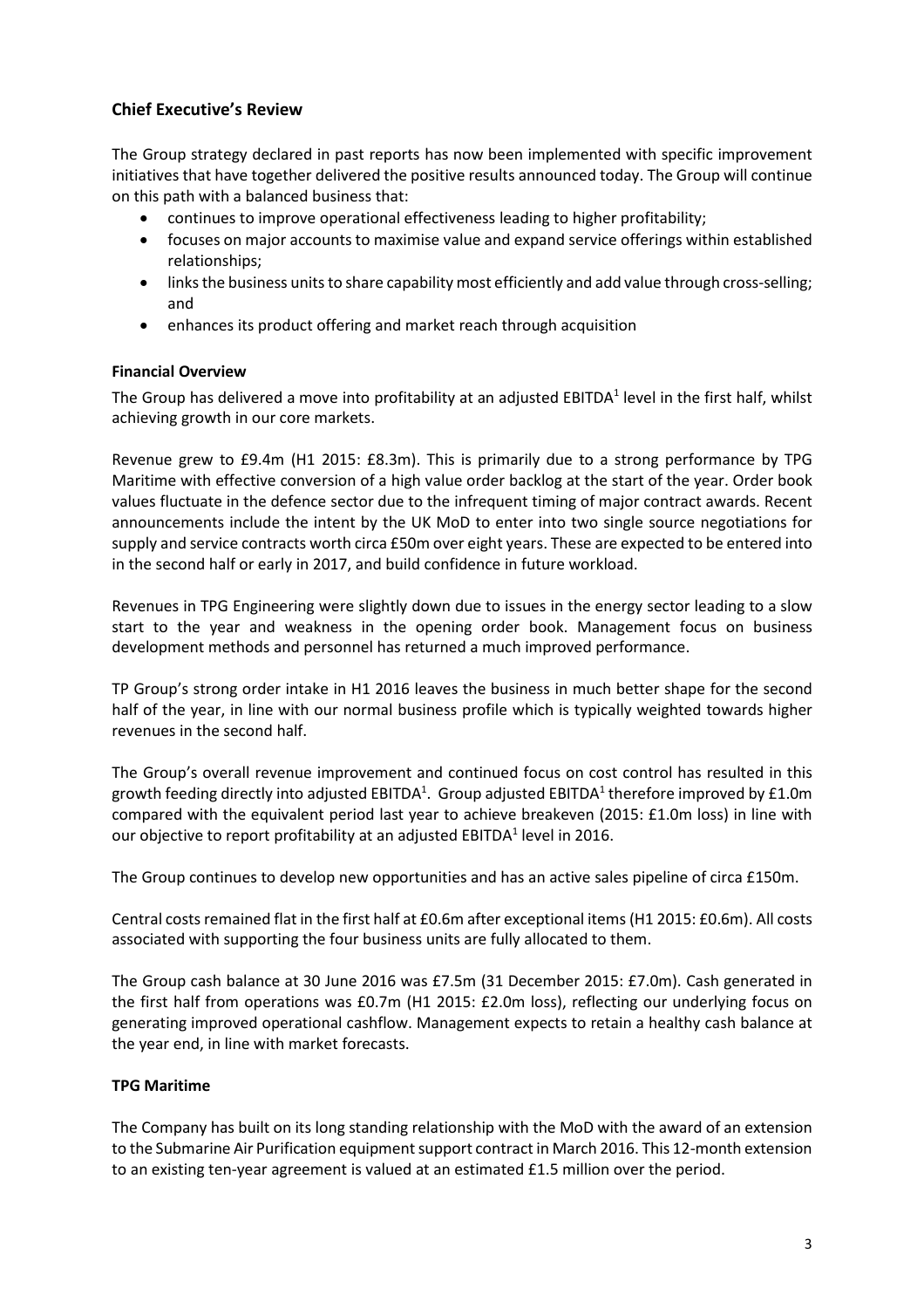The business outlook is strengthened with the MoD's intention to enter single source negotiations on two contracts announced in July and August for submarine equipment supply and support, together worth c. £50m. These negotiations demonstrate the long term value of our approach to through-life support on major equipment programmes. In addition, we have extended our global reach with new and established customers in South East Asia and in Europe as reported in recent contract announcements.

# **TPG Engineering**

The Group took steps during the first half of the year to build a new management team and to continue to support business improvement initiatives. This included the appointment of Tony Clowrey as Head of Engineering and Nick Pilditch as Sales Director. Both Tony and Nick have a wealth of experience in the sector and have brought this to bear very quickly, delivering rapid improvement in order capture and overall business efficiency.

The Group has invested in the Dukinfield site, with the installation of an advanced paint line facility. This allows the business to bring previously subcontracted finishing work in-house and to add high quality finishing to our extensive fabrication offer. We can now offer high added-value services across a wide range of markets and applications. Further investment in the factory was made as part of our continuous improvement campaign to improve product quality, working environment and reduce costs.

The business has also built upon its relationship with the Nuclear Advanced Manufacturing Research Centre (NAMRC) to enhance technical and manufacturing methods and develop new service offerings into markets such as nuclear power. This work is already generating additional enquiries and business development activity.

# **TPG Design & Technology**

The long standing relationship with Spirax-Sarco Engineering plc remainsstrong and TPG has delivered the final assembly and testing of a batch of pre-production units for end-user trials.

Work on the European Cryohub programme continues and the next delivery of the American gas letdown expander project is expected in the second half of this year.

The technical team has also been responding to numerous enquiries for advanced turbomachines, with discussions in progress for renewable energy, upstream production, distribution and power applications in Europe and Australia.

## **TPG Managed Solutions**

The Managed Solutions team has built upon its position within the UK Government's Functional and Technical Services framework (FATS5) to develop a significant pipeline of opportunities to place specialist resources into technical programmes in defence and other public programmes. This was rewarded with the first resource contract being placed during H1 2016, and a number of other contracts currently in negotiation. These contracts are significant as they place TPG resources within the customer site operations and provides a very effective link to future business opportunities.

During the period, TPG has also been admitted to other frameworks including:

- Niteworks, the MoD-Industry technical partnership;
- The G\_Cloud procurement framework to connect government bodies with support in cloud technology and other specialist services for digital projects;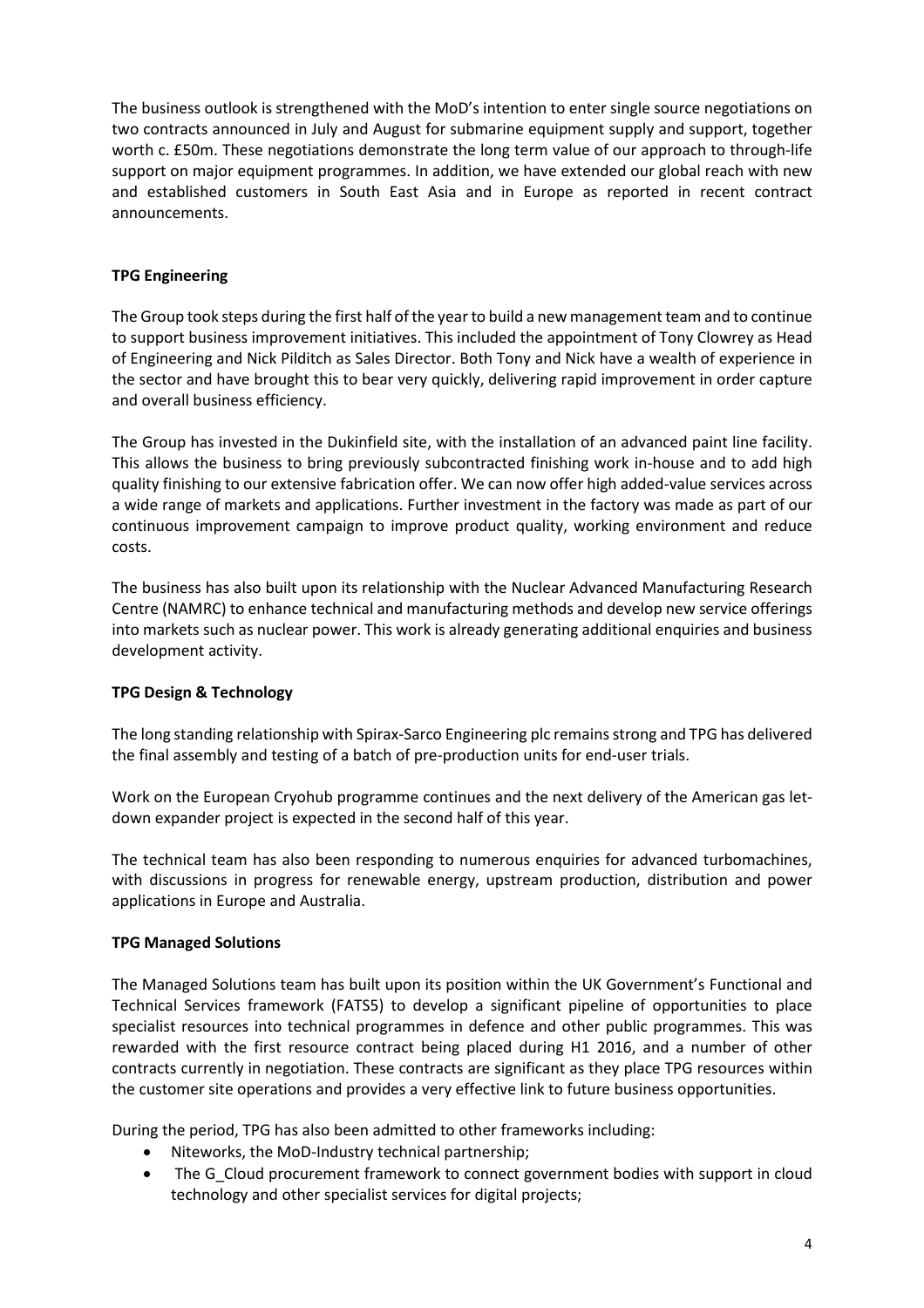- The R\_Cloud framework for science and technology research; and
- Bluelightworks, the community supporting procurement and process improvement for the emergency services.

# **Strategy and Outlook**

The Group is now in an extremely robust position with two major defence contracts about to enter negotiation for which TPG is, we understand, the sole supplier. Securing both contracts would lead to even greater long term revenue visibility for TPG Maritime. In addition, we are building momentum in resource provision to defence customers through TPG Managed Solutions whilst pursuing equipment service opportunities with both defence and commercial customers.

TPG Engineering continues to develop its market position with enhanced capability and competitive positioning leading to an accelerated customer conversion rate. The appointment of a new management team has resulted in further strategic progress with qualification for large-scale projects and opportunities in nuclear and conventional power facilities. In the energy markets, TPG Design & Technology is working on a growing pipeline of opportunities.

The pipeline of future business reflects our increasingly productive collaboration with major partners to open new opportunities in global, high value sectors. In addition, all business units are increasing their exposure to new activities through increased cross-selling and referrals across the Group, enabling all four business units to take advantage of TPG's world class customer base.

The overall result is a more capable, focused and coordinated businessthat is demonstrating its ability to deliver growth and move into profitability whilst attracting a sales pipeline of future business opportunities, currently valued at approximately £150m. The Board is confident that this momentum and strategic focus will enable the Group to deliver on its objectives and greatly enhance shareholder value.

Phil Cartmell Chief Executive Officer 12 September 2016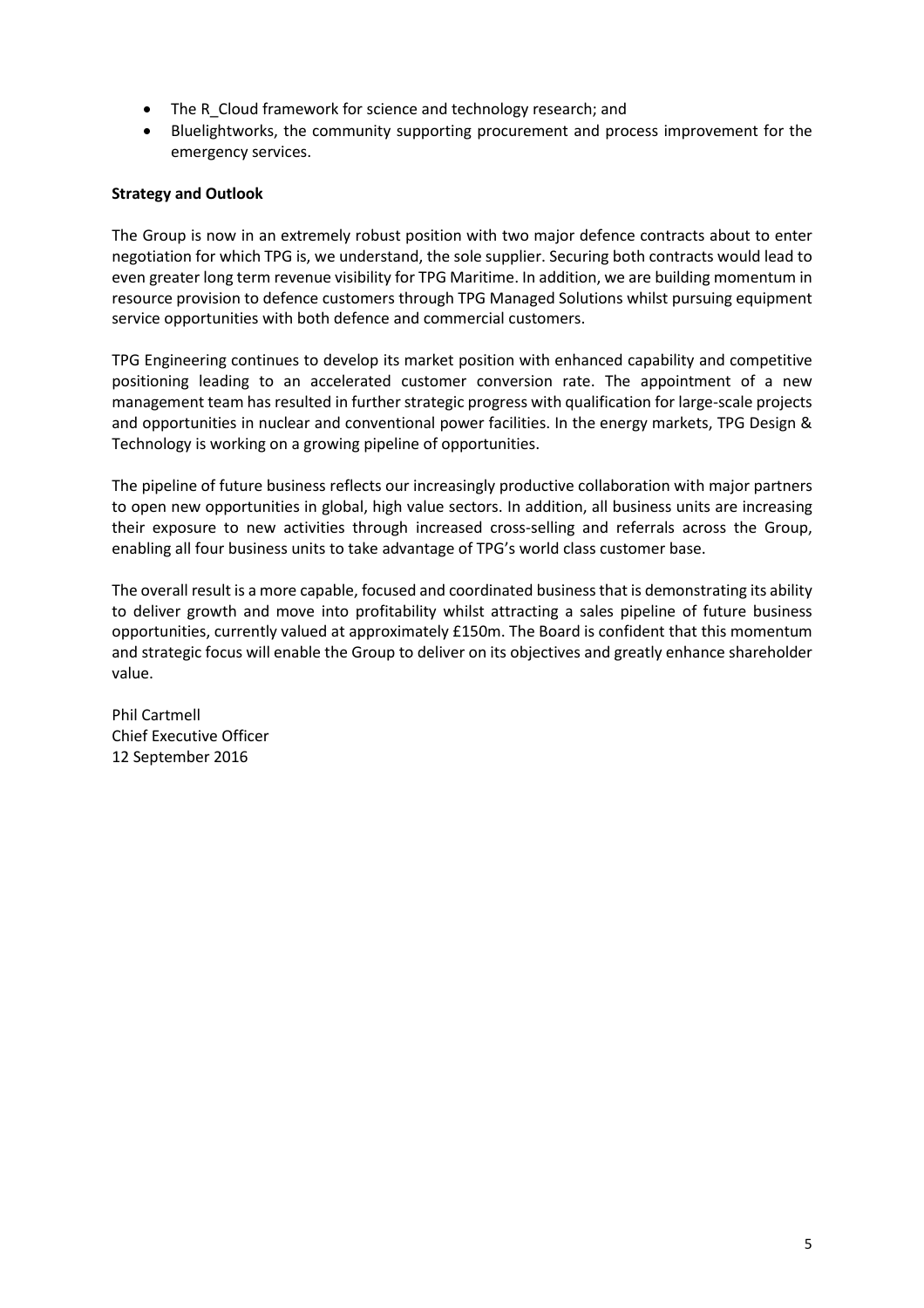# **Condensed Consolidated Statement of Comprehensive Income**

|                                                                         | <b>Unaudited</b><br>Six months ended<br>30 June<br>2016 | <b>Unaudited</b><br>Six months ended<br>30 June<br>2015 | <b>Audited</b><br>Year ended<br>31 December<br>2015 |
|-------------------------------------------------------------------------|---------------------------------------------------------|---------------------------------------------------------|-----------------------------------------------------|
|                                                                         | £'000                                                   | £'000                                                   | £'000                                               |
|                                                                         |                                                         |                                                         |                                                     |
| Revenue                                                                 | 9,363                                                   | 8,340                                                   | 20,446                                              |
| Cost of sales                                                           | (6, 878)                                                | (6, 161)                                                | (14, 834)                                           |
|                                                                         |                                                         |                                                         |                                                     |
| <b>Gross profit</b>                                                     | 2,485                                                   | 2,179                                                   | 5,612                                               |
| Distribution costs <sup>1</sup>                                         | (188)                                                   | $(143)^2$                                               | (304)                                               |
| Research and development costs                                          | (12)                                                    | (51)                                                    | (76)                                                |
| Administrative expenses                                                 | (3,062)                                                 | (4,601)                                                 | (7,527)                                             |
|                                                                         |                                                         |                                                         |                                                     |
| <b>Operating (loss)</b>                                                 | (777)                                                   | (2,616)                                                 | (2, 295)                                            |
| Adjusted EBITDA <sup>2</sup>                                            | 12                                                      | (965)                                                   | 45                                                  |
| Depreciation, amortisation and impairment                               | (540)                                                   | (686)                                                   | (1, 328)                                            |
| <b>Exceptional items</b>                                                | (231)                                                   | (943)                                                   | (976)                                               |
| Share based payments                                                    | (18)                                                    | (22)                                                    | (36)                                                |
| <b>Operating loss</b>                                                   | (777)                                                   | (2,616)                                                 | (2, 295)                                            |
| Finance (cost)/income                                                   | (69)                                                    | 6                                                       | 77                                                  |
|                                                                         |                                                         |                                                         |                                                     |
| Loss before income tax                                                  | (846)                                                   | (2,610)                                                 | (2,218)                                             |
| Income tax credit                                                       | 70                                                      | 70                                                      | 311                                                 |
| Total comprehensive loss for the period attributable to<br>shareholders | (776)                                                   | (2, 540)                                                | (1,907)                                             |
|                                                                         |                                                         |                                                         |                                                     |
| Loss per share expressed in pence per share                             | Pence                                                   | Pence                                                   | Pence                                               |
| Basic and diluted loss per share                                        | (0.13)                                                  | (0.60)                                                  | (0.45)                                              |

All results relate to continuing activities.

 $1$  The presentation of the Distribution costs and Administrative expenses for the six months to 30 June 2015 have been reclassified to be consistent with the current year presentation and that presented in audited financial statements of the year to 31 December 2015. The overall reported loss for the period has not changed.

 $2$  Adjusted EBITDA is defined as operating profit adjusted to add back depreciation of property, plant and equipment, amortisation and impairment of acquired intangible assets and any other acquisition-related charges, share based payment charges and exceptional items. Exceptional items are those items believed to be exceptional in nature by virtue of their size and or incidence. Exceptional items in the period to 30 June 2016 comprise termination costs of £231k (2015: Exceptional items in 2015 comprised restructuring costs of £976k, including impairment of fixed assets £493k and termination costs of £146k).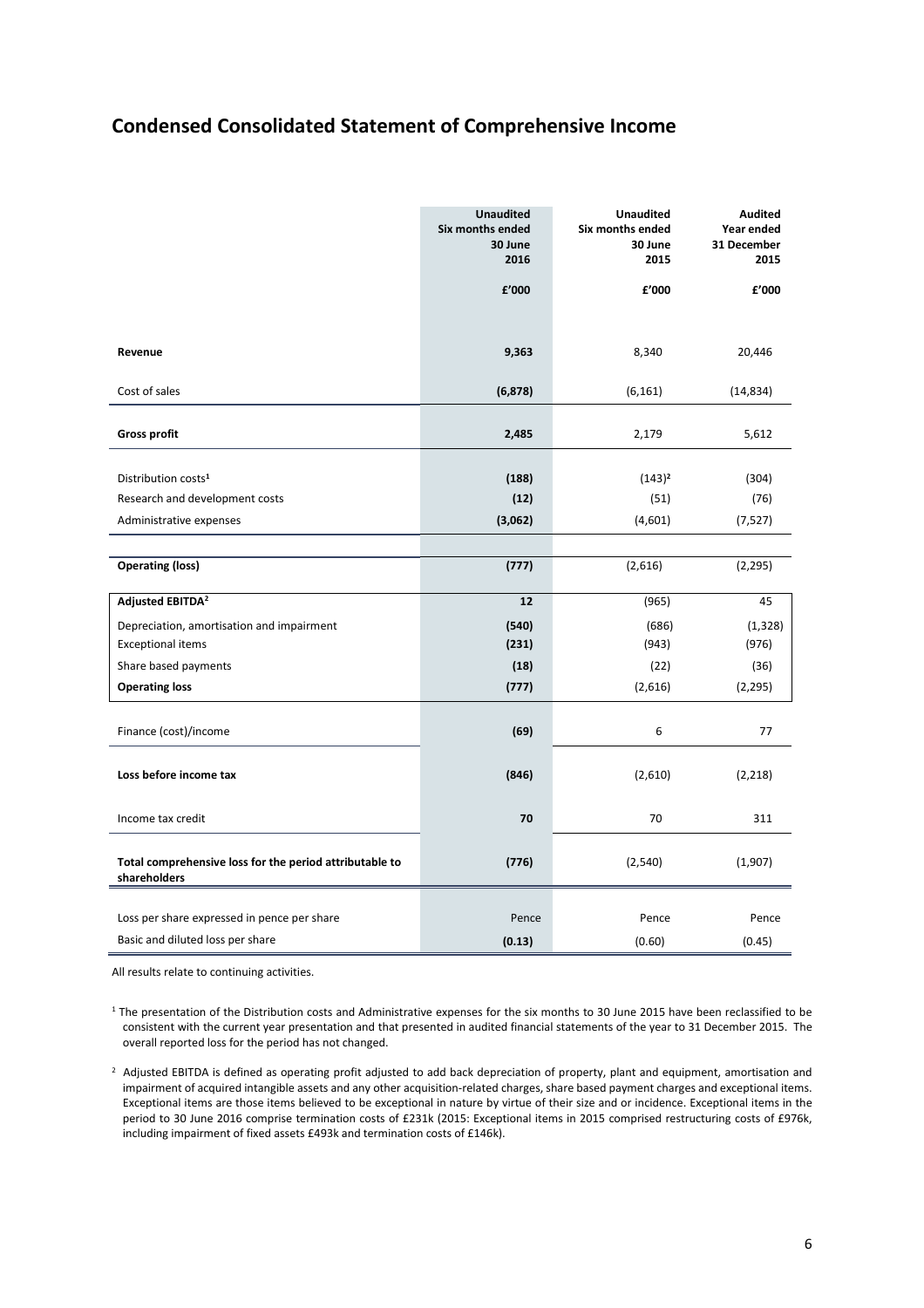# **Condensed Consolidated Statement of Financial Position**

|                                               | <b>Unaudited</b><br>30 June 2016 | <b>Unaudited</b><br>30 June 2015 | <b>Audited</b><br>31 December 2015 |
|-----------------------------------------------|----------------------------------|----------------------------------|------------------------------------|
|                                               | £'000                            | £'000                            | £'000                              |
| <b>ASSETS</b>                                 |                                  |                                  |                                    |
| Non-current assets                            |                                  |                                  |                                    |
| Goodwill                                      | 4,953                            | 5,036                            | 4,953                              |
| Other intangible assets                       | 9,054                            | 9,919                            | 9,514                              |
| Property, plant and equipment                 | 693                              | 554                              | 560                                |
|                                               | 14,700                           | 15,509                           | 15,027                             |
| <b>Current assets</b>                         |                                  |                                  |                                    |
| Inventories                                   | 136                              | 143                              | 169                                |
| Trade and other receivables                   | 5,871                            | 6,914                            | 6,386                              |
| Derivative financial assets                   | $\overline{\phantom{a}}$         |                                  | 70                                 |
| <b>Taxation recoverable</b>                   | 79                               | 149                              | 66                                 |
| Cash and cash equivalents                     | 7,482                            | 6,623                            | 7,005                              |
|                                               | 13,568                           | 13,829                           | 13,696                             |
| <b>Total assets</b>                           | 28,268                           | 29,338                           | 28,723                             |
| <b>LIABILITIES</b>                            |                                  |                                  |                                    |
| <b>Current liabilities</b>                    |                                  |                                  |                                    |
| Trade and other payables                      | (6, 338)                         | (6, 553)                         | (5,756)                            |
|                                               | (6, 338)                         | (6, 553)                         | (5,756)                            |
| <b>Non-current liabilities</b>                |                                  |                                  |                                    |
| Deferred taxation                             | (1,636)                          | (1,985)                          | (1,713)                            |
| Provisions                                    | (894)                            | (1, 289)                         | (1,096)                            |
|                                               | (2,530)                          | (3, 274)                         | (2,809)                            |
| <b>Total liabilities</b>                      | (8,868)                          | (9,827)                          | (8, 565)                           |
| Net assets                                    | 19,400                           | 19,511                           | 20,158                             |
| <b>EQUITY</b>                                 |                                  |                                  |                                    |
| Share capital                                 | 42,246                           | 42,246                           | 42,246                             |
| Share premium                                 | 13,769                           | 13,769                           | 13,769                             |
| Capital redemption reserve                    | 575                              | 575                              | 575                                |
| Own shares held by the Employee Benefit Trust | (561)                            | (561)                            | (561)                              |
| Share-based payments reserve                  | 1,192                            | 1,160                            | 1,174                              |
| Retained earnings                             | (37, 821)                        | (37, 678)                        | (37, 045)                          |
| <b>Total equity</b>                           | 19,400                           | 19,511                           | 20,158                             |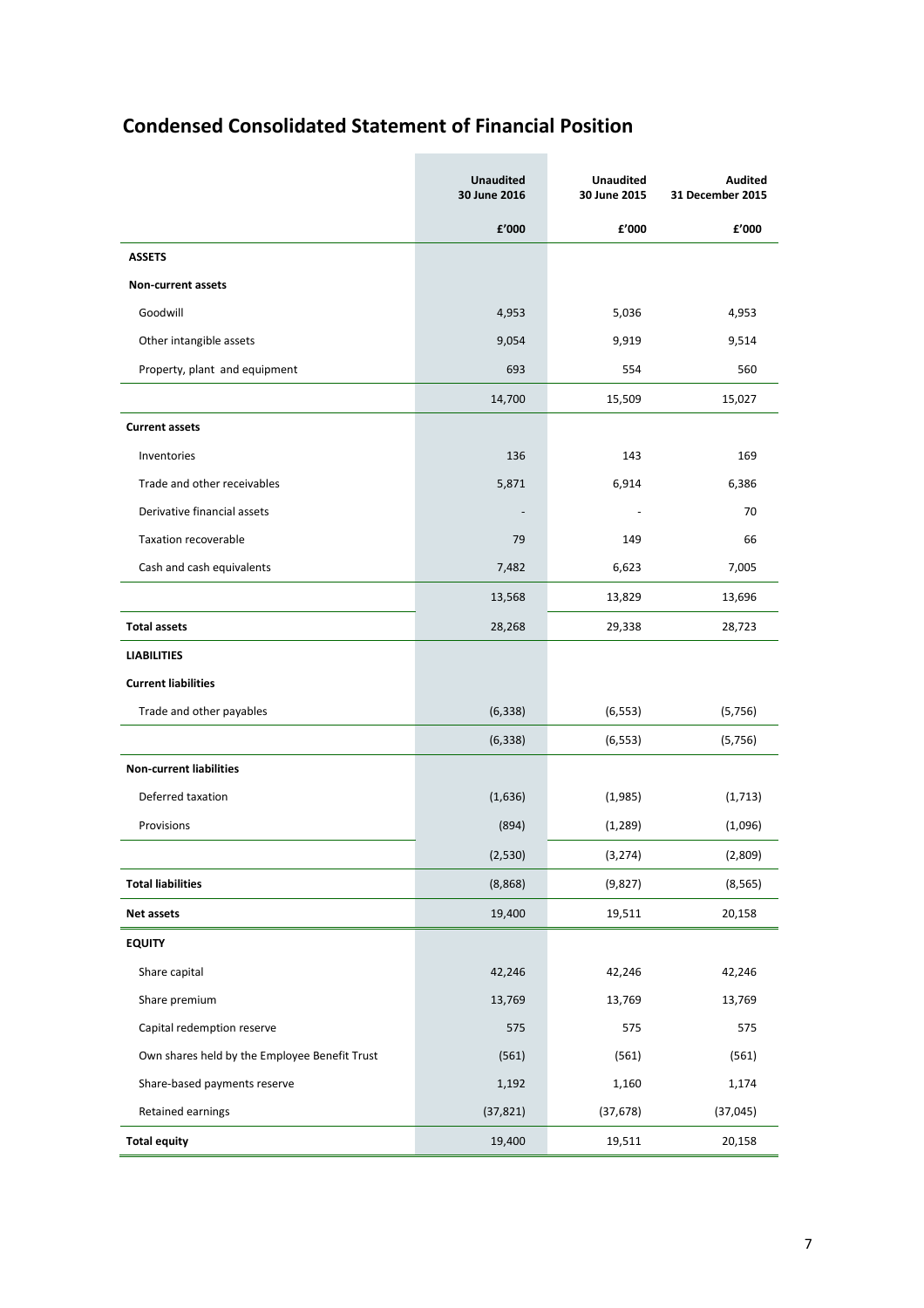# **Condensed Consolidated Statement of Changes in Equity**

|                                            | Share<br>capital | <b>Share</b><br>premium | Capital<br>redemption<br>reserve | Own shares<br>held by EBT | Share-based<br>payments<br>reserve | <b>Retained</b><br>earnings | <b>Total</b> |
|--------------------------------------------|------------------|-------------------------|----------------------------------|---------------------------|------------------------------------|-----------------------------|--------------|
| Six months to 30 June 2016                 | £'000            | £'000                   | f'000                            | £'000                     | £'000                              | £'000                       | f'000        |
| <b>Balance</b> at<br>1 January 2016        | 42,246           | 13,769                  | 575                              | (561)                     | 1,174                              | (37, 045)                   | 20,158       |
| IFRS 2 share option charge                 |                  |                         |                                  |                           | 18                                 |                             | 18           |
| Total comprehensive loss for<br>the period |                  |                         |                                  |                           |                                    | (776)                       | (776)        |
| <b>Balance at</b><br>30 June 2016          | 42,246           | 13,769                  | 575                              | (561)                     | 1,192                              | (37, 821)                   | 19,400       |
| Six months to 30 June 2015                 |                  |                         |                                  |                           |                                    |                             |              |
| <b>Balance at</b><br>1 January 2015        | 42,246           | 13,769                  | 575                              | (561)                     | 1,138                              | (35, 138)                   | 22,029       |
| IFRS 2 share option charge                 |                  |                         |                                  |                           | 22                                 |                             | 22           |
| Total comprehensive loss for<br>the period |                  |                         |                                  |                           |                                    | (2,540)                     | (2,540)      |
| <b>Balance at</b><br>30 June 2015          | 42,246           | 13,769                  | 575                              | (561)                     | 1,160                              | (37, 678)                   | 19,511       |
| Year to 31 December 2015                   |                  |                         |                                  |                           |                                    |                             |              |
| <b>Balance at</b><br>1 January 2015        | 42,246           | 13,769                  | 575                              | (561)                     | 1,138                              | (35, 138)                   | 22,029       |
| IFRS 2 share option charge                 | ÷,               | $\overline{a}$          | $\overline{\phantom{a}}$         |                           | 36                                 |                             | 36           |
| Total comprehensive loss for<br>the year   |                  |                         |                                  |                           | $\blacksquare$                     | (1,907)                     | (1,907)      |
| <b>Balance at</b><br>31 December 2015      | 42.246           | 13,769                  | 575                              | (561)                     | 1,174                              | (37, 045)                   | 20,158       |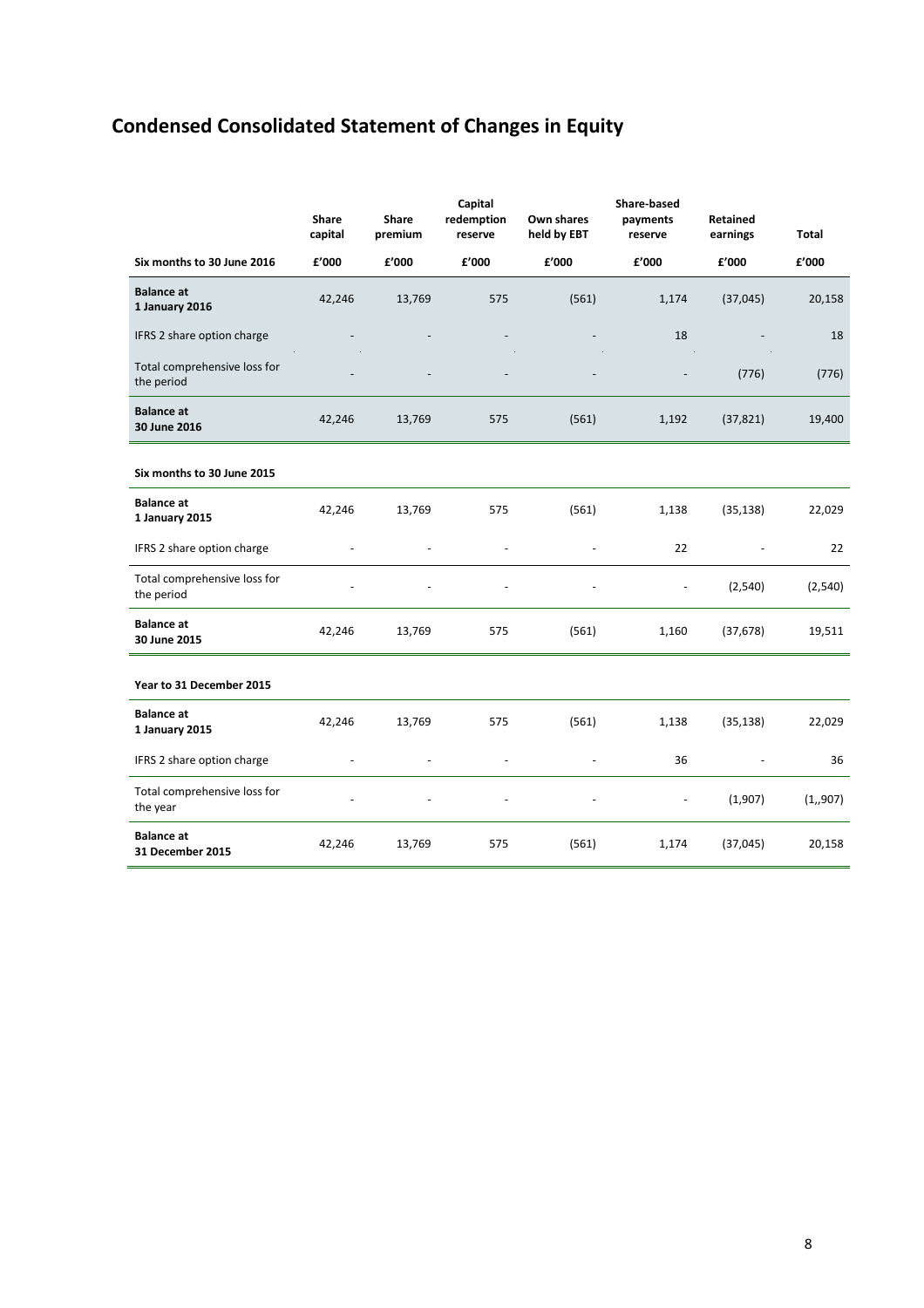# **Condensed Consolidated Statement of Cash Flows**

|                                                        | <b>Unaudited</b><br>Six months<br>ended<br>30 June 2016 | <b>Unaudited</b><br>Six months ended<br>30 June 2015 | Audited<br>Year ended<br>31 December<br>2015 |
|--------------------------------------------------------|---------------------------------------------------------|------------------------------------------------------|----------------------------------------------|
|                                                        | f'000                                                   | £'000                                                | £'000                                        |
| <b>Operating activities</b>                            |                                                         |                                                      |                                              |
| Loss before income tax                                 | (846)                                                   | (2,610)                                              | (2, 218)                                     |
| Adjustments for:                                       |                                                         |                                                      |                                              |
| Depreciation                                           | 81                                                      | 265                                                  | 421                                          |
| Amortisation                                           | 459                                                     | 421                                                  | 907                                          |
| Loss on disposal of fixed assets                       |                                                         |                                                      | 493                                          |
| Finance cost/(income)                                  | 69                                                      | (6)                                                  | (77)                                         |
| Impairment of property, plant and equipment            |                                                         | 557                                                  |                                              |
| Share-based payment expense                            | 18                                                      | 22                                                   | 36                                           |
| (Increase)/decrease in inventories                     | 33                                                      | (60)                                                 | (86)                                         |
| Decrease/(increase) in trade and other receivables     | 496                                                     | 687                                                  | 1,098                                        |
| (Decrease)/Increase in trade and other payables        | 582                                                     | (1, 188)                                             | (1,876)                                      |
| (Decrease) in provisions                               | (202)                                                   | (66)                                                 | (259)                                        |
|                                                        | 690                                                     | (1,978)                                              | (1, 561)                                     |
| Income tax received/(paid)                             |                                                         | (13)                                                 | 64                                           |
| Net cash generated from/(used in) operating activities | 690                                                     | (1,991)                                              | (1, 497)                                     |
| <b>Investing activities</b>                            |                                                         |                                                      |                                              |
| Purchase of subsidiary, net of cash acquired           |                                                         | (886)                                                | (886)                                        |
| Interest received                                      | 1                                                       | 6                                                    | 8                                            |
| Purchase of property, plant and equipment              | (214)                                                   | (65)                                                 | (204)                                        |
| Proceeds from sale of property, plant and equipment    |                                                         |                                                      | 40                                           |
| Net cash used in investing activities                  | (213)                                                   | (945)                                                | (1,042)                                      |
|                                                        |                                                         |                                                      |                                              |
| <b>Financing activities</b>                            |                                                         |                                                      |                                              |
| Repayment of hire purchase liabilities                 |                                                         | (10)                                                 | (25)                                         |
| Net cash from financing activities                     |                                                         | (10)                                                 | (25)                                         |
| Net increase/(decrease) in cash and cash equivalents   | 477                                                     | (2,946)                                              | (2, 564)                                     |
| Cash and cash equivalents at beginning of period       | 7,005                                                   | 9,569                                                | 9,569                                        |
| Cash and cash equivalents at end of period             | 7,482                                                   | 6,623                                                | 7,005                                        |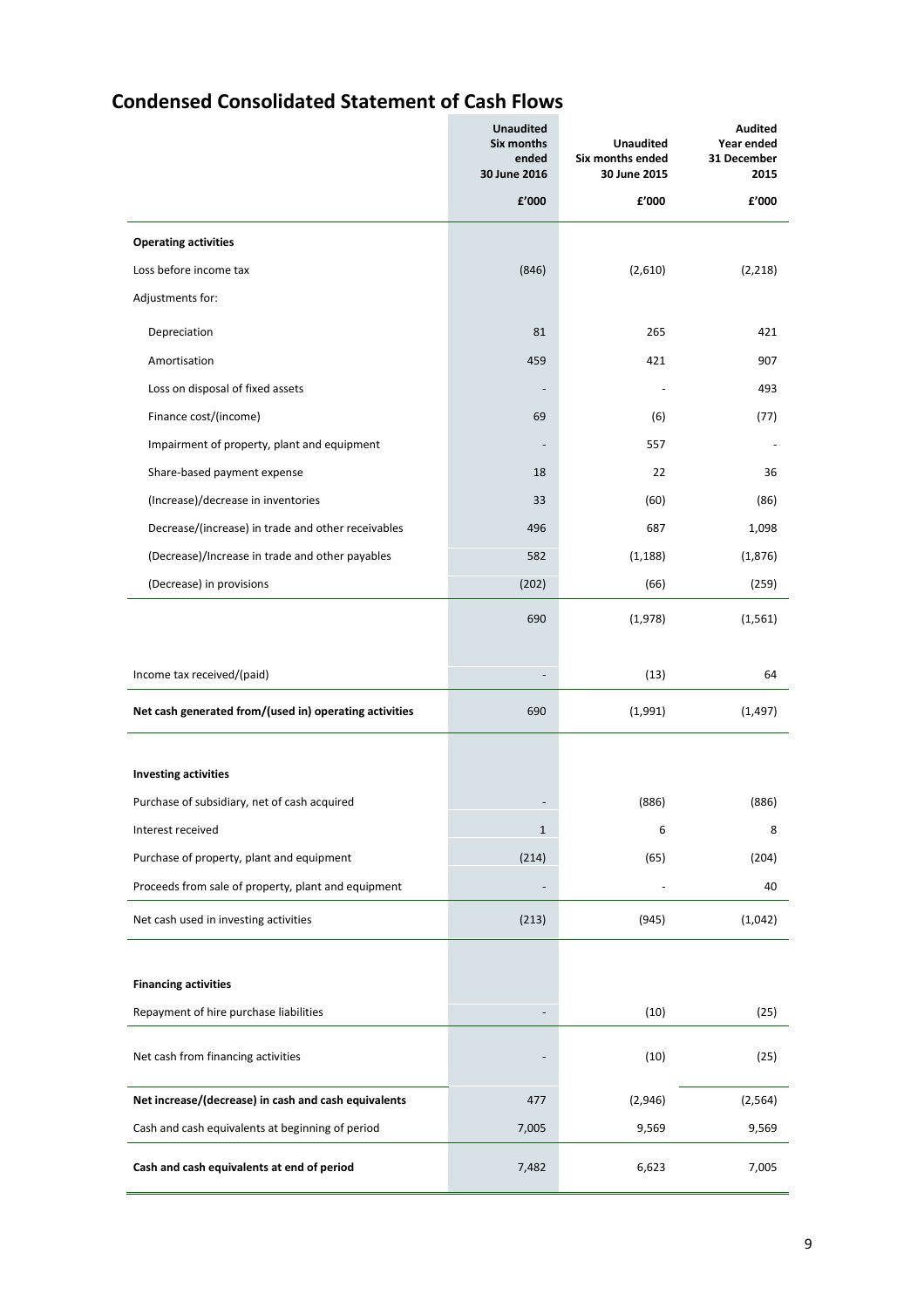# **Notes to the Condensed Consolidated Interim Financial Statements**

## **1. Nature of operations and general information**

The principal activities of TP Group plc and its subsidiaries (the "Group") comprise:

TPG Maritime – activities include the provision of air purification equipment for submarines including oxygen/hydrogen generation and purification, air handling and distribution systems.

TPG Design and Technology – specialises in the design and development of high-speed turbomachinery. Innovative compressors and expander generators use patented technologies.

TPG Engineering – activities include the manufacture of heat exchange equipment used in the heating and cooling of large scale industrial processes and other fabricated structures

TPG Managed Solutions – services to major organisations through prime contracting and provision of specialist resources

TP Group plc (the "Parent Company") is the Group's ultimate parent company which is incorporated and domiciled in the United Kingdom. The address of the registered office of the Company is Cody Technology Park, Old Ively Road, Farnborough, Hampshire, GU14 0LX. The Parent Company's shares are listed on the Alternative Investment Market of the London Stock Exchange.

The condensed consolidated interim financial statements are presented in pounds sterling, which is also the functional currency of the Parent Company, and all values are rounded to the nearest thousand pounds except when otherwise indicated.

The financial information set out in this interim report does not constitute statutory accounts as defined in Section 434 of the Companies Act 2006. The Group's statutory financial statements for the year ended 31 December 2015, prepared under IFRS as adopted by the EU, have been delivered to the Registrar of Companies. The auditor's report on the 2015 financial statements was unqualified, did not draw attention to any matters by way of emphasis and did not contain a statement under Section 498(2) or Section 498(3) of the Companies Act 2006.

The condensed consolidated interim financial statements were approved for issue by the Board of Directors on 12 September 2016.

## **2. Basis of preparation**

These condensed consolidated interim financial statements are for the six months ended 30 June 2016. They have been prepared following the principal accounting policies and methods of computation set out in the Group's Annual Report and Accounts for the year ended 31 December 2015.

These condensed consolidated interim financial statements have been prepared under the historical cost convention using accounting policies consistent with International Financial Reporting Standards (IFRS) as adopted by the European Union. The same accounting policies, presentation and methods of computation are followed in the condensed set of financial statements as applied in the Group's latest annual audited financial statements. While the financial figures included in this half-yearly report have been computed in accordance with IFRS applicable to interim periods, this half-yearly report does not contain sufficient information to constitute an interim financial report as that term is defined in IAS 34.

#### **Going concern**

The Directors are satisfied that the Group has adequate resources to continue in business for the foreseeable future, and accordingly continue to adopt the going concern basis in preparing the accounts.

#### **Restatement of comparative segmental results for 2015**

The presentation of the unaudited segmental results for the six months to 30 June 2015 have been reclassified to be consistent with the current year presentation and that presented in audited financial statements of the year to 31 December 2015. The overall reported loss for the period has not changed.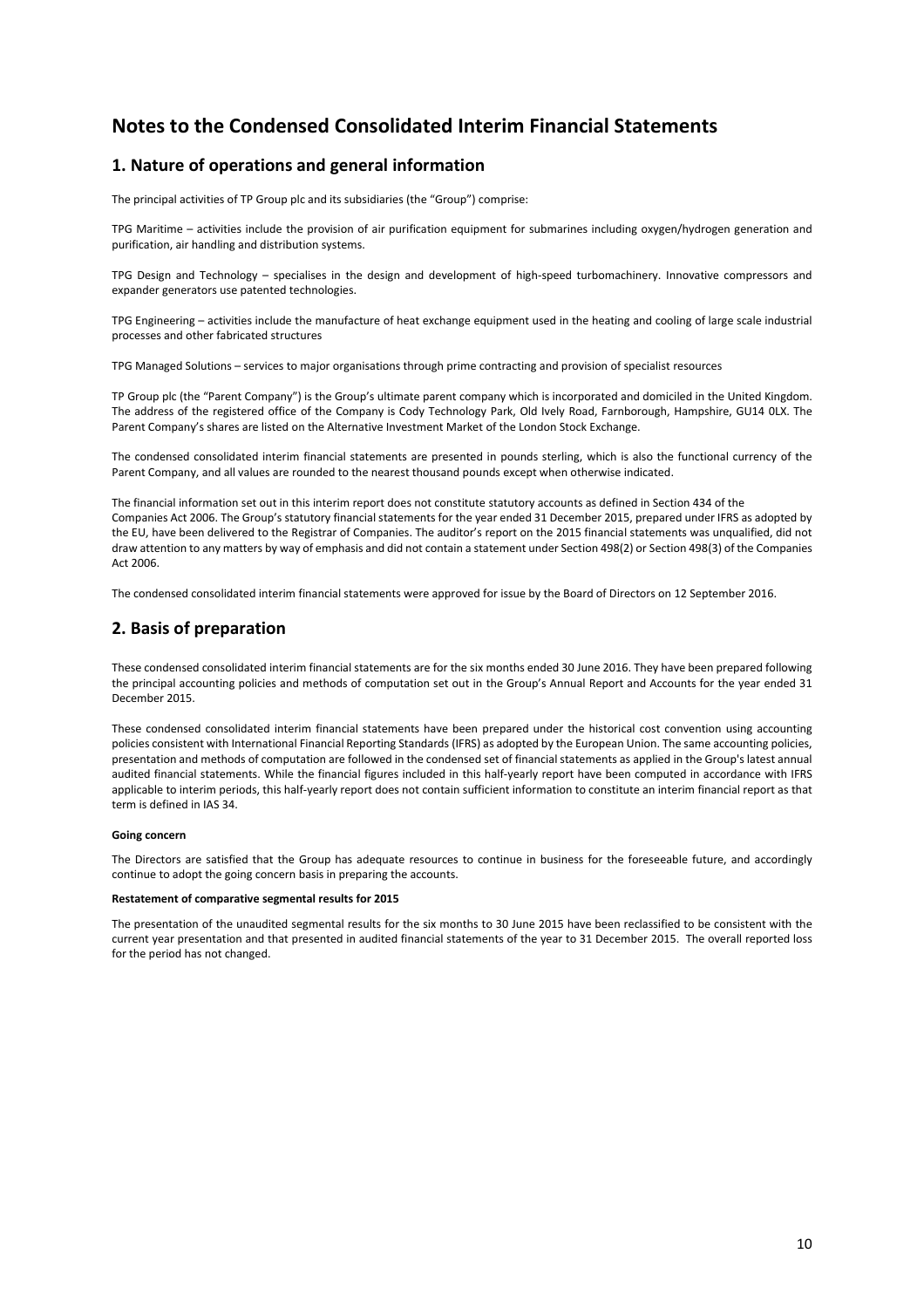# **3. Segmental Reporting**

The following table presents revenue and profit information for each business segment.

|                                               | <b>TPG</b><br>Maritime | <b>TPG</b><br><b>Engineering</b> | <b>TPG</b><br>D&T | <b>TPG</b><br>MS | Central<br>unallocated<br>costs | Group    |
|-----------------------------------------------|------------------------|----------------------------------|-------------------|------------------|---------------------------------|----------|
|                                               | £'000                  | £'000                            | £'000             | £'000            | £'000                           | f'000    |
|                                               |                        |                                  |                   |                  |                                 |          |
| Six months ended<br>30 June 2016              |                        |                                  |                   |                  |                                 |          |
| Revenue                                       | 5,155                  | 2,749                            | 279               | 1,180            |                                 | 9,363    |
| <b>Operating profit/(loss)</b>                | 1,300                  | (641)                            | (752)             | 139              | (823)                           | (777)    |
| Depreciation, amortisation and<br>impairment  | 421                    | 90                               | 8                 |                  | 21                              | 540      |
| <b>Exceptional items</b>                      |                        |                                  |                   |                  | 231                             | 231      |
| Share based payments                          |                        |                                  |                   |                  | 18                              | 18       |
| <b>Adjusted EBITDA<sup>2</sup></b>            | 1,721                  | (551)                            | (744)             | 139              | (553)                           | 12       |
| Six months ended<br>30 June 2015 <sup>2</sup> |                        |                                  |                   |                  |                                 |          |
| Revenue                                       | 3,696                  | 3,708                            | 435               | 501              |                                 | 8,340    |
| <b>Operating profit/(loss)</b>                | 236                    | (199)                            | (2, 113)          | 19               | (559)                           | (2,616)  |
| Depreciation, amortisation and<br>impairment  | 406                    | 76                               | 203               |                  | $\mathbf{1}$                    | 686      |
| <b>Exceptional items</b>                      |                        |                                  | 943               |                  | $\overline{\phantom{a}}$        | 943      |
| Share based payments                          | $\overline{a}$         | $\overline{\phantom{a}}$         | $\sim$            | $\overline{a}$   | 22                              | 22       |
| Adjusted EBITDA <sup>1</sup>                  | 642                    | (123)                            | (967)             | 19               | (536)                           | (965)    |
| Year ended<br>31 December 2015                |                        |                                  |                   |                  |                                 |          |
| Revenue                                       | 10,948                 | 7,067                            | 901               | 1,530            |                                 | 20,446   |
| <b>Operating profit/(loss)</b>                | 1,933                  | (471)                            | (2,843)           | 247              | (1, 161)                        | (2, 295) |
| Depreciation, amortisation and<br>impairment  | 844                    | 229                              | 254               |                  | $\mathbf 1$                     | 1,328    |
| <b>Exceptional items</b>                      |                        |                                  | 976               |                  | $\blacksquare$                  | 976      |
| Share based payments                          |                        |                                  | $\blacksquare$    |                  | 36                              | 36       |
| Adjusted EBITDA <sup>1</sup>                  | 2,777                  | (242)                            | (1,613)           | 247              | (1, 124)                        | 45       |

 $2$  Adjusted EBITDA is defined as operating profit adjusted to add back depreciation of property, plant and equipment, amortisation and impairment of acquired intangible assets and any other acquisition-related charges, share based payment charges and exceptional items. Exceptional items are those items believed to be exceptional in nature by virtue of their size and or incidence. Exceptional items in the period to 30 June 2016 comprise termination costs of £231k (2015: Exceptional items in 2015 comprised restructuring costs of £976k, including impairment of fixed assets £493k and termination costs of £146k).

<sup>3</sup> The presentation of the unaudited segmental results for the six months to 30 June 2015 have been reclassified to be consistent with the current year presentation and that presented in audited financial statements of the year to 31 December 2015. The overall reported loss for the period has not changed.